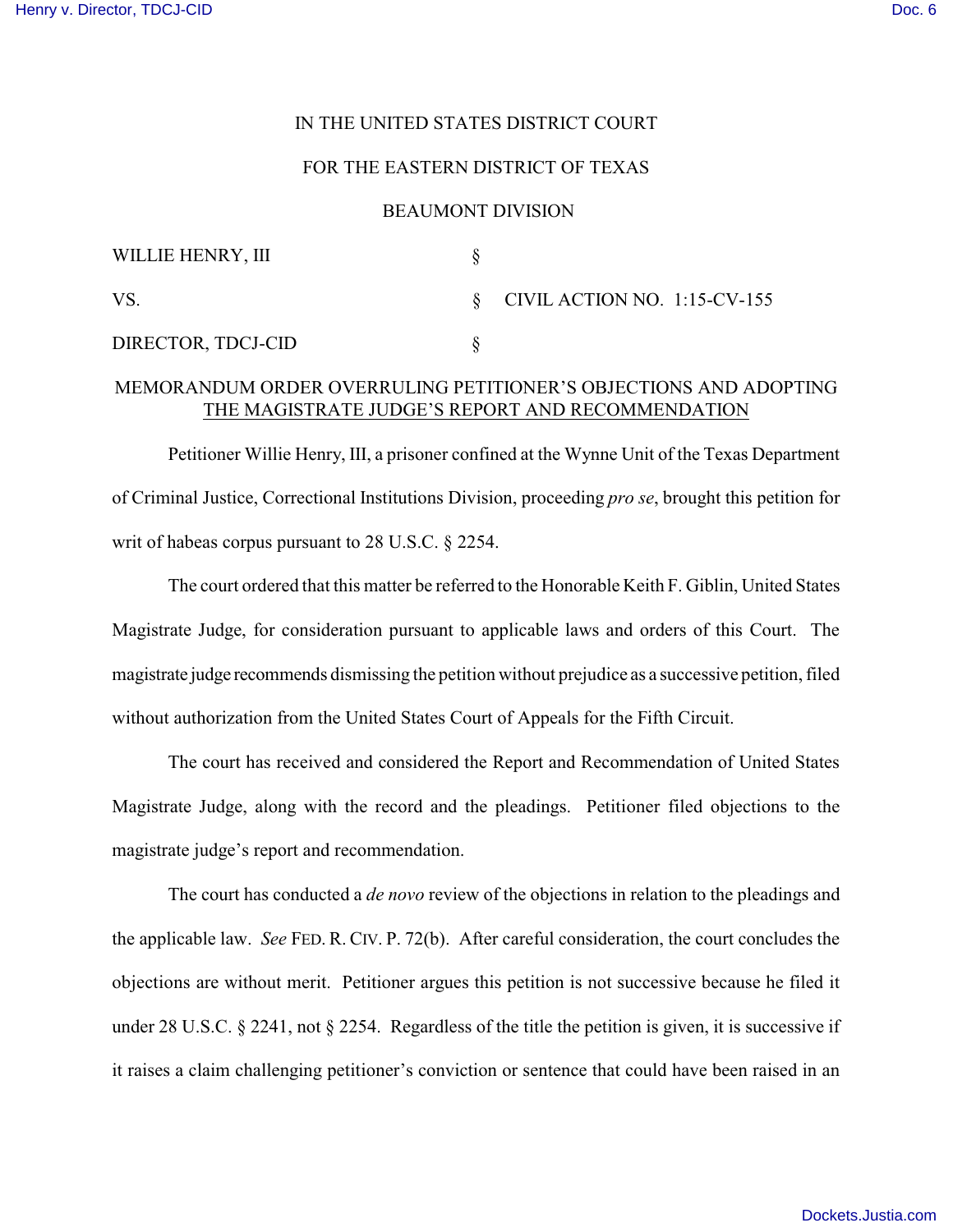earlier petition, or if it otherwise constitutes an abuse of the writ. *In re Sepulvado*, 707 F.3d 550, 553(5th Cir. 2013). This petition is successive because petitioner challenges his conviction, and his claims could have been raised in an earlier petition.

In this case, the petitioner is not entitled to the issuance of a certificate of appealability. An appeal from a judgment denying federal habeas corpus relief may not proceed unless a judge issues a certificate of appealability. *See* 28 U.S.C. § 2253; FED.R.APP.P. 22(b). The standard for granting a certificate of appealability, like that for granting a certificate of probable cause to appeal under prior law, requires the petitioner to make a substantial showing of the denial of a federal constitutional right. *See Slack v. McDaniel*, 529 U.S. 473, 483-84 (2000); *Elizalde v. Dretke*, 362 F.3d 323, 328 (5th Cir. 2004); *see also Barefoot v. Estelle*, 463 U.S. 880, 893 (1982). In making that substantial showing, the petitioner need not establish that he should prevail on the merits. Rather, he must demonstrate that the issues are subject to debate among jurists of reason, that a court could resolve the issues in a different manner, or that the questions presented are worthy of encouragement to proceed further. *See Slack*, 529 U.S. at 483-84; *Avila v. Quarterman*, 560 F.3d 299, 304 (5th Cir. 2009). If the petition was denied on procedural grounds, the petitioner must show that jurists of reason would find it debatable: (1) whether the petition raises a valid claim of the denial of a constitutional right, and (2) whether the district court was correct in its procedural ruling. *Slack*, 529 U.S. at 484; *Elizalde*, 362 F.3d at 328. Any doubt regarding whether to grant a certificate of appealability is resolved in favor of the petitioner, and the severity of the penalty may be considered in making this determination. *See Miller v. Johnson*, 200 F.3d 274, 280-81 (5th Cir. 2000).

Here, the petitioner has not shown that any of the issues raised by his claims are subject to debate among jurists of reason, or that a procedural ruling was incorrect. In addition, the questions